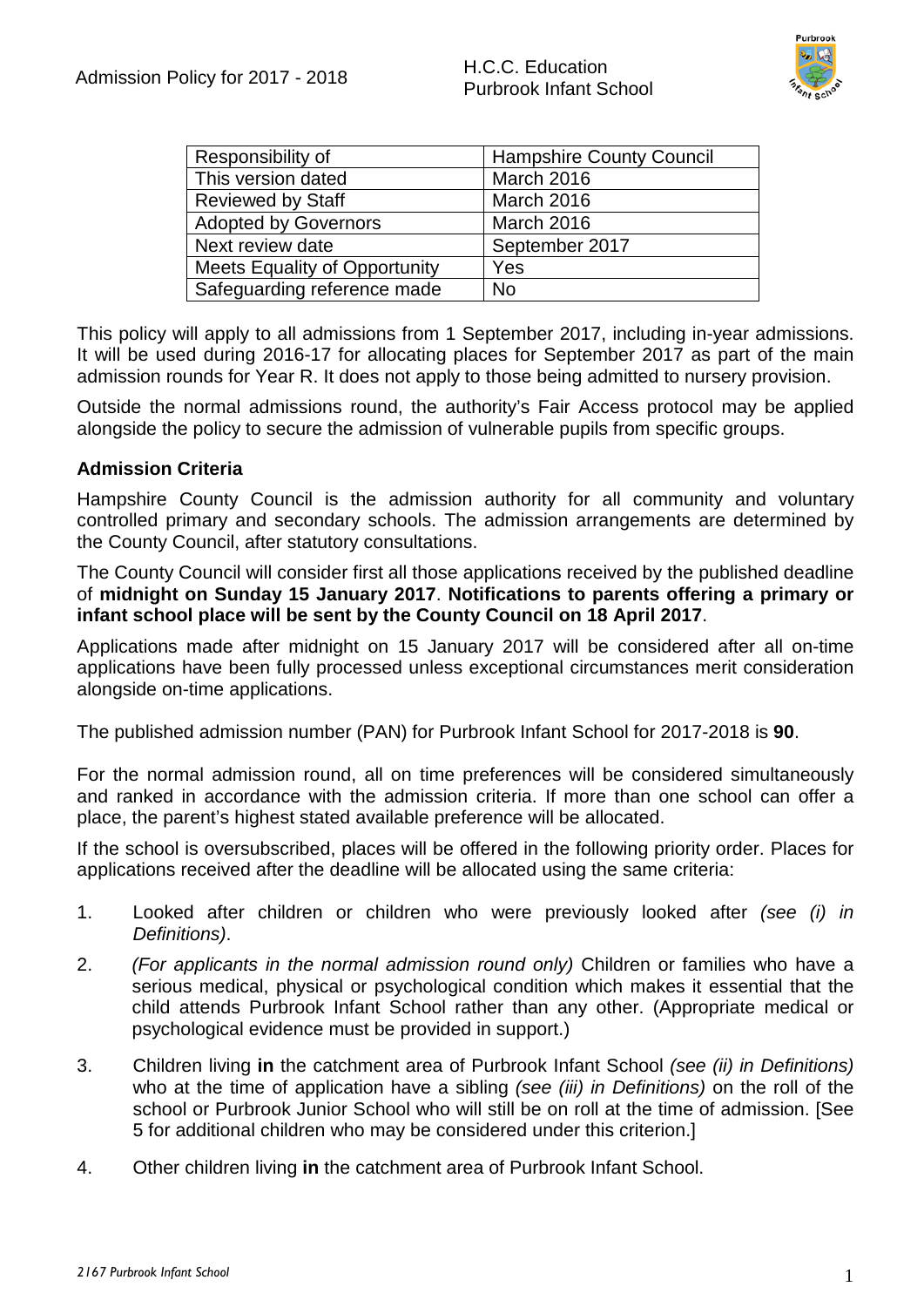- 5. Children living **out** of the catchment area of Purbrook Infant School who at the time of application have a sibling *(see (iii) in Definitions)* on the roll of the school or Purbrook Junior School who will still be on roll at the time of admission. [Where a sibling was allocated a place at Purbrook Infant School or Purbrook Junior School in the normal admission round in a previous year because the child was displaced *(see (iv) in Definitions)* from the catchment school for their address, the application will be considered under 3, above, subject to the siblings still living in the catchment area. In future normal admissions rounds a younger sibling will be considered to have been displaced where they were allocated a place at Purbrook Infant School or Purbrook Junior School under this criterion as a consequence of their elder sibling's displacement and they remain living in the catchment area].
- 6. Children of staff *(see (v) in Definitions)* living **out** of the catchment area of Purbrook Infant School who have, (1) been employed at the school for two or more years at the time at which the application for admission to the school is made, or (2) have been recruited to fill a vacant post for which there is a demonstrable skill shortage.
- 7. Other children.

#### **Definitions**

(i) This criterion provides priority for children who are (a) in the care of a local authority, or (b) being provided with accommodation by a local authority in the exercise of their social services functions (see the definition in section 22(1) of the Children Act 1989). It can also be used for children who were previously looked after but immediately after being looked after became subject to an adoption order, child arrangements order, or special guardianship order. An adoption order is an order under section 46 of the Adoption and Children Act 2002 or section 12 of the Adoption Act 1976. Child arrangements orders are defined in section 8 of the Children Act 1989, as amended by section 12 of the Children and Families Act 2014. Child arrangements orders replace residence orders and any residence order in force prior to 22 April 2014 is deemed to be a child arrangements order. Section 14A of the Children Act 1989 defines a 'special guardianship order' as an order appointing one or more individuals to be a child's special guardian (or special guardians).

(ii) The child's permanent residence is where they live, normally including weekends and during school holidays as well as during the week, and should be used for the application. The permanent address of children who spend part of their week with one parent and part with the other, at different addresses, will be the address at which they spend most of their time.

(iii) 'Sibling' refers to brother or sister, half brother or half sister, adoptive brother or adoptive sister, foster brother or sister, step brother or step sister living as one family unit at the same address. It will also be applied to situations where a full, half or adopted brother or sister are living at separate addresses. Categories 3 and 5 include children who at the time of application have a sibling for whom the offer of a place at the preferred school has been accepted, even if the sibling is not yet attending. It also includes, in the normal admissions round, children who have a sibling on roll in Year 2 at the preferred infant school at the time of application, where the parent has made a successful on-time application for a place for that sibling in Year 3 at a linked junior school and the parent is due to be notified of this on the national offer date.

(iv) 'Displaced' refers to a child who was refused a place at the catchment school in the normal admissions round having named it in the application and was not offered a higher named preference school.

(v) 'Staff' includes all those on the payroll of the school. 'Children of staff' refers to situations where the staff member is the natural parent, the legal guardian or a resident step parent.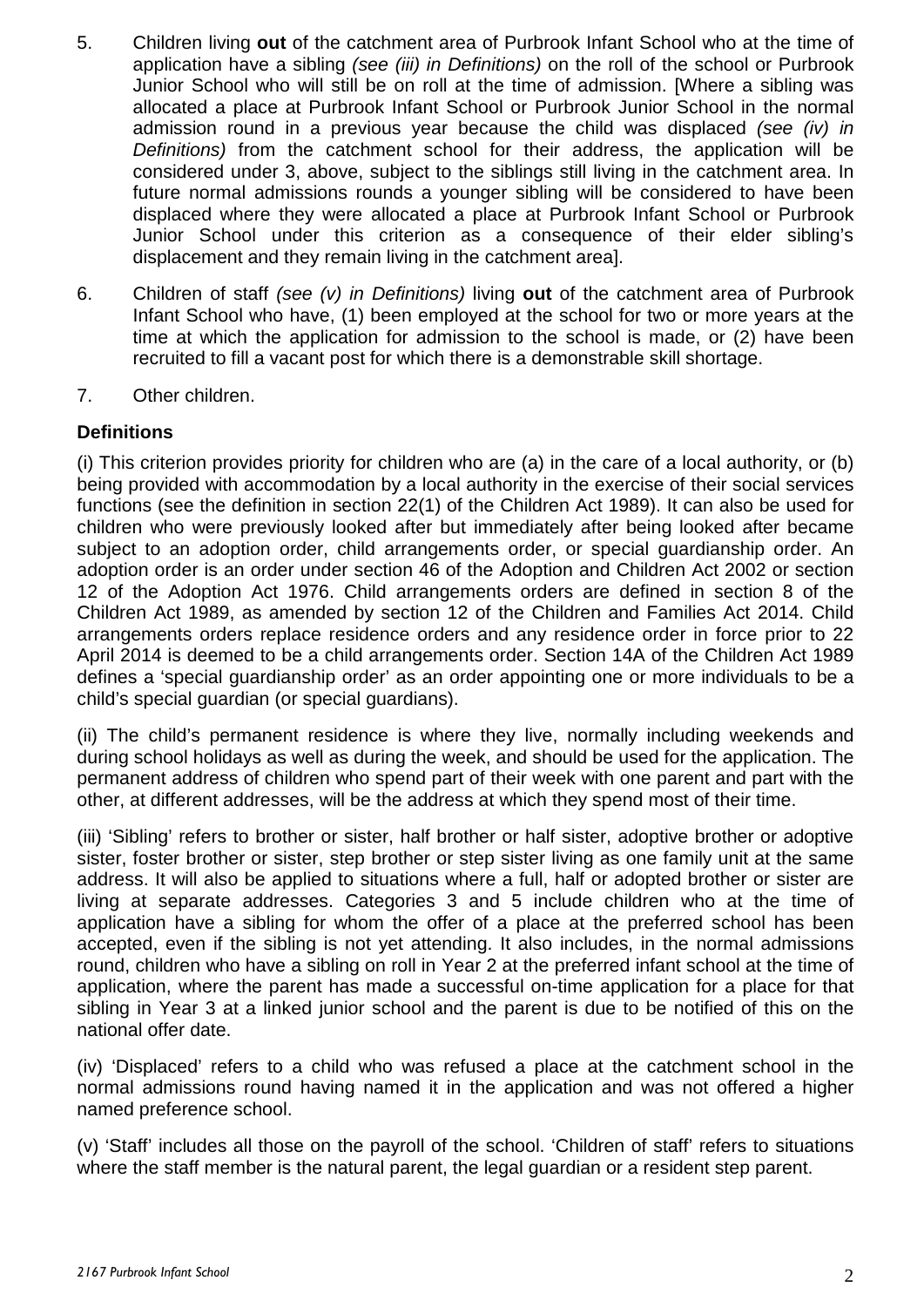## **Tie-breaker**

If the school is oversubscribed from within any of the above categories, straight line distance will be used to prioritise applications; applicants living nearer the school have priority. Distances will be measured from the Ordnance Survey home address point to the school reception using Hampshire County Council's Geographic Information Systems (GIS). Distances to multiple dwellings will give priority to the ground floor over the first floor and so on. On individual floors, distances will be measured to the stairs leading to the communal entrance. Where two or more applicants are equidistant, random allocation will be used to allocate the place. An explanation of the random allocation procedure is available on the County website.

## **Additional Information**

# **1. Pupils with a statement of special educational needs**

The governors will admit any pupil whose final statement of special educational needs or Education, Health and Care Plan (EHCP) names the school. Where possible such children will be admitted within the PAN.

# **2. Multiple births**

Where a twin or child from a multiple birth is admitted to a school under this policy then any further twin or child of the same multiple birth will be admitted, if the parents so wish, even though this may raise the number in the year group above the school's PAN.

# **3. In-Year Fair Access placements by the local authority**

The local authority must ensure that all pupils are placed in schools as quickly as possible. It may therefore sometimes be necessary for a pupil to be placed by the local authority, or a local placement panel acting on behalf of the authority, in a particular school even if there is a waiting list for admission. Such placements will be made in accordance with the provisions of the local authority's In-Year Fair Access Protocol. The Protocol is based on legislation and government guidance.

## **4. School Closures**

In the event of a school closure, pupils from the closing school may be given priority for any school nominated as the receiving school. Specific arrangements will be determined by the Local Authority in accordance with the School Admissions Code and will be published at the time for the specific schools affected.

## **5. Waiting lists**

When all available places have been allocated, waiting lists will be operated by schools on behalf of the local authority. Any places that become available will be allocated according to the criteria of the admission policy with no account being taken of the length of time on the waiting list or any priority order expressed as part of the main admission round. Fair Access admissions and school closure arrangements will take priority over the waiting list.

The waiting list will be reviewed and revised –

- each time a child is added to, or removed from, the waiting list;
- when a child's changed circumstances affect their priority;

At the time of receiving an application decision from the County Council or a school, parents will be advised of the process for adding their child's name to a school's waiting list. Parents may keep their child's name on the waiting list of as many schools as they wish.